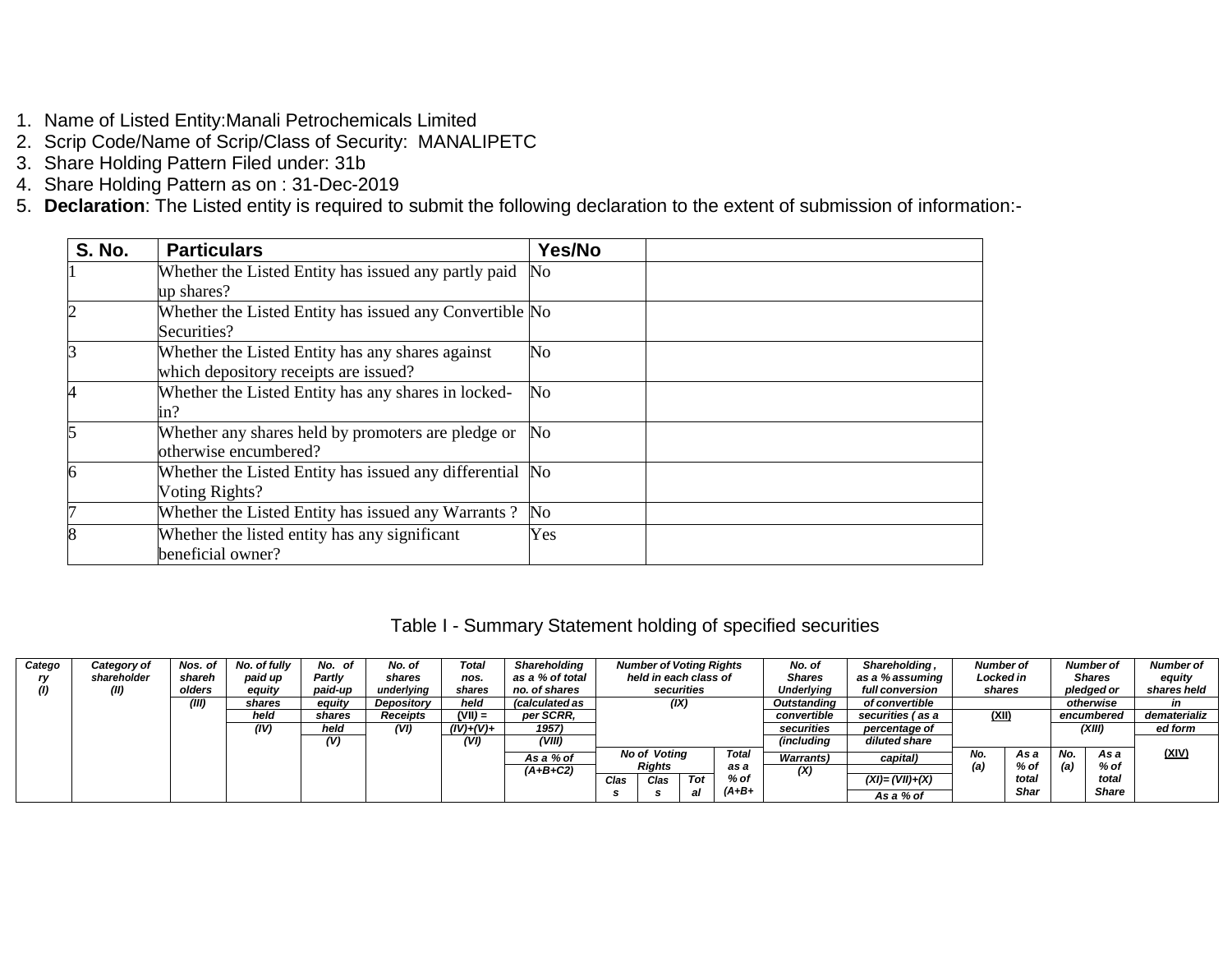|                |                                           |       |                       |  |                    |          | $\frac{eg}{x}$ | eg:y |                   | C           |          | $(A+B+C2)$ |   | es<br>held<br>(b) |   | s held<br>(b) |          |
|----------------|-------------------------------------------|-------|-----------------------|--|--------------------|----------|----------------|------|-------------------|-------------|----------|------------|---|-------------------|---|---------------|----------|
| $\mathsf{A}$   | Promoter $\&$ 5<br>Promoter<br>Group      |       | 7716725 0             |  | 771672 44.86<br>51 |          | 77160<br>7251  |      | 672<br>51         | 771 44.86 0 |          | 44.86      | ∩ |                   | 0 |               | 77167251 |
| B              | Public                                    | 10273 | 9483197 0             |  | 948319 55.14<br>78 |          | 94830<br>1978  |      | 319<br>78         | 948 55.14 0 |          | 55.14      |   |                   |   |               | 86957692 |
| $\mathbf C$    | Non<br>Promoter-<br>Non Public            |       |                       |  |                    |          |                |      |                   | n           |          |            |   |                   |   |               |          |
| C1             | <b>Shares</b><br>underlying<br><b>DRs</b> |       |                       |  |                    |          |                |      |                   |             |          |            |   |                   |   |               |          |
| C <sub>2</sub> | Shares held<br>by<br>Employee<br>Trusts   |       | ∩                     |  |                    | $\Omega$ | U              |      | 0                 | n           | $\Omega$ |            |   |                   |   |               |          |
|                | Total                                     |       | 10274 1719992 0<br>29 |  | 171999 100<br>229  |          | 17190<br>9922  |      | 171<br>999<br>229 | 100         | $\bf{0}$ | 100        |   |                   | U |               | 16412494 |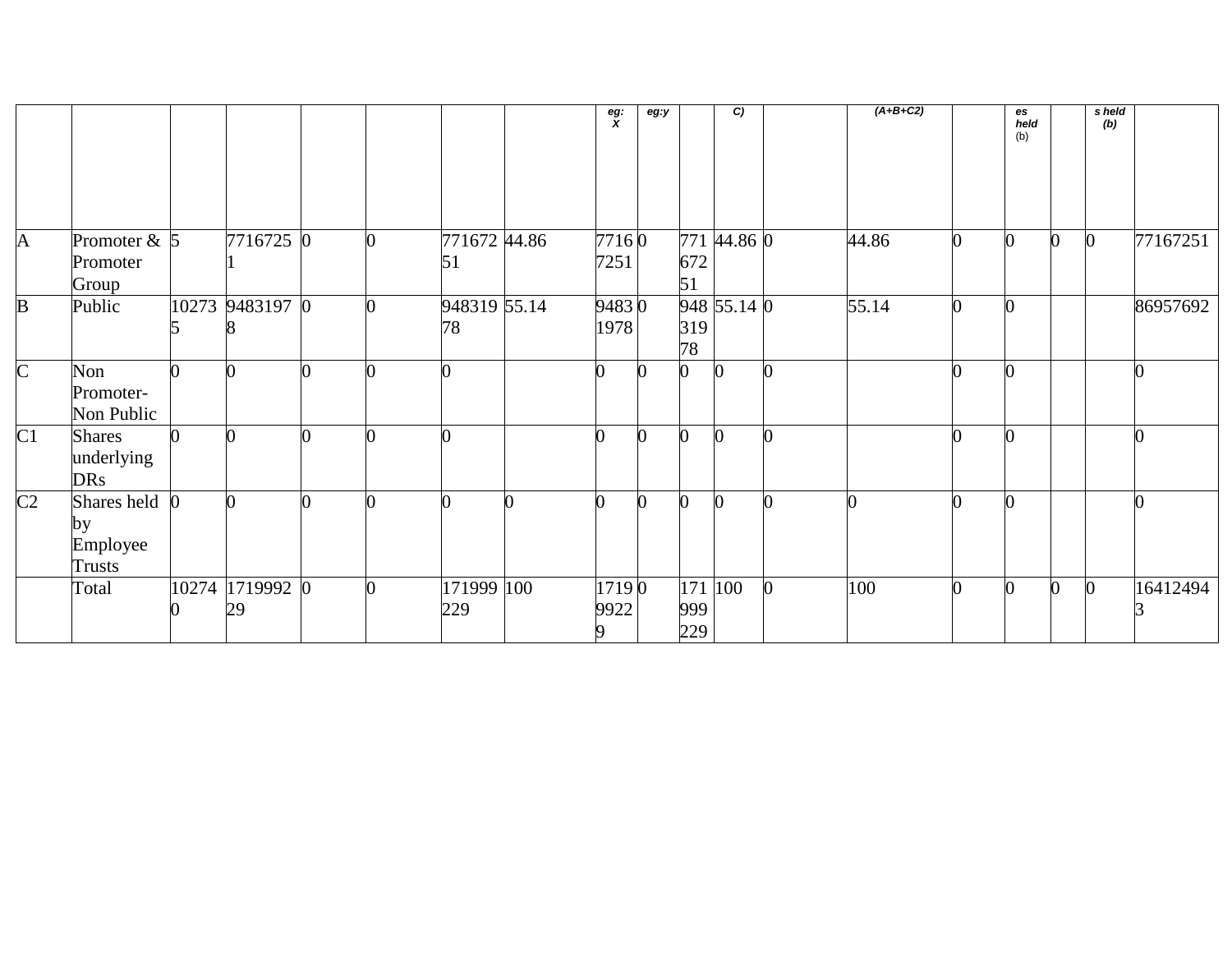|             | <b>Category &amp; Name</b> | PAN  | No. of | No. of         | <b>Partly</b>  | Nos. of                              | <b>Total</b>     | <b>Sharehol</b>   |        |                            |      | <b>Number of Voting Rights held in</b> | No. of                            | Shareholdin                    |     | <b>Number of</b> |     | Number of               | <b>Number of</b>   |
|-------------|----------------------------|------|--------|----------------|----------------|--------------------------------------|------------------|-------------------|--------|----------------------------|------|----------------------------------------|-----------------------------------|--------------------------------|-----|------------------|-----|-------------------------|--------------------|
|             | of the                     | (II) | shareh | fully          | paid-up        | shares                               | nos.             | ding %            |        | each class of securities   |      |                                        | <b>Shares</b>                     | $g$ , as a $%$                 |     | Locked in        |     | <b>Shares</b>           | equity             |
|             | <b>Shareholders</b>        |      | older  | paid           | equity         | underlying                           | shares           | calculate         |        |                            | (IX) |                                        | <b>Underlying</b>                 | assuming                       |     | shares           |     | pledged or              | shares held        |
|             | (1)                        |      | (III)  | up<br>equity   | shares<br>held | <b>Depository</b><br><b>Receipts</b> | held<br>$(VII =$ | d as per<br>SCRR, |        |                            |      |                                        | <b>Outstanding</b><br>convertible | full<br>conversion             |     | (XII)            |     | otherwise<br>encumbered | in<br>dematerializ |
|             |                            |      |        | share          | (V)            | $\overline{(VI)}$                    | $IV+V+VI$        | 1957              |        |                            |      |                                        | securities                        | $\overline{of}$                |     |                  |     | (XIII)                  | ed form            |
|             |                            |      |        | s held         |                |                                      |                  |                   |        | <b>No of Voting Rights</b> |      | <b>Total as</b>                        | (including                        | convertible                    | No. | Asa              | No. | As a                    | (XIV)              |
|             |                            |      |        | (IV)           |                |                                      |                  | As a % of         |        |                            |      | a % of                                 | <b>Warrants)</b>                  | securities (                   | (a) | $%$ of           | (a) | $%$ of                  |                    |
|             |                            |      |        |                |                |                                      |                  | $(A+B+C2)$        |        |                            |      | <b>Total</b>                           | (X)                               | as a                           |     | total            |     | total                   |                    |
|             |                            |      |        |                |                |                                      |                  | (VIII)            | Class  | <b>Class</b>               | Tot  | <b>Voting</b>                          |                                   | percentage<br>of diluted       |     | Shar             |     | share                   |                    |
|             |                            |      |        |                |                |                                      |                  |                   | x      | Y                          | al   | rights                                 |                                   | share                          |     | es<br>held       |     | s held<br>(b)           |                    |
|             |                            |      |        |                |                |                                      |                  |                   |        |                            |      |                                        |                                   | capital)                       |     | (b)              |     |                         |                    |
|             |                            |      |        |                |                |                                      |                  |                   |        |                            |      |                                        |                                   | $(XI) =$                       |     |                  |     |                         |                    |
|             |                            |      |        |                |                |                                      |                  |                   |        |                            |      |                                        |                                   | $(VII)+(X)$ as a               |     |                  |     |                         |                    |
|             |                            |      |        |                |                |                                      |                  |                   |        |                            |      |                                        |                                   | $\frac{\% \text{ of}}{A+B+C2}$ |     |                  |     |                         |                    |
|             |                            |      |        |                |                |                                      |                  |                   |        |                            |      |                                        |                                   |                                |     |                  |     |                         |                    |
|             | Indian                     |      | O      | $\overline{0}$ | 0              |                                      | O.               | <sup>0</sup>      |        |                            |      |                                        |                                   |                                |     | 0                | 0   |                         | 0                  |
| la          | Individuals/Hi             |      |        |                |                |                                      |                  |                   |        |                            |      |                                        |                                   |                                |     |                  | n   |                         |                    |
|             | ndu undivided              |      |        |                |                |                                      |                  |                   |        |                            |      |                                        |                                   |                                |     |                  |     |                         |                    |
|             | Family                     |      |        |                |                |                                      |                  |                   |        |                            |      |                                        |                                   |                                |     |                  |     |                         |                    |
| ľh          | Central                    |      | ∩      | <sub>0</sub>   | 0              |                                      | 0                | n                 |        |                            | 0    |                                        |                                   | ∩                              |     |                  | 0   |                         | O.                 |
|             |                            |      |        |                |                |                                      |                  |                   |        |                            |      |                                        |                                   |                                |     |                  |     |                         |                    |
|             | Government/                |      |        |                |                |                                      |                  |                   |        |                            |      |                                        |                                   |                                |     |                  |     |                         |                    |
|             | State                      |      |        |                |                |                                      |                  |                   |        |                            |      |                                        |                                   |                                |     |                  |     |                         |                    |
|             | Government(s               |      |        |                |                |                                      |                  |                   |        |                            |      |                                        |                                   |                                |     |                  |     |                         |                    |
|             |                            |      |        |                |                |                                      |                  |                   |        |                            |      |                                        |                                   |                                |     |                  |     |                         |                    |
|             | Financial                  |      |        | 112120         |                |                                      | 112125 6.52      |                   | 112120 |                            |      | 112 6.52                               |                                   | 6.52                           |     |                  | 0   |                         | 11212500           |
|             | Institutions/              |      |        | 500            |                |                                      | 00               |                   | 500    |                            | 125  |                                        |                                   |                                |     |                  |     |                         |                    |
|             |                            |      |        |                |                |                                      |                  |                   |        |                            |      |                                        |                                   |                                |     |                  |     |                         |                    |
|             | <b>Banks</b>               |      |        |                |                |                                      |                  |                   |        |                            | 00   |                                        |                                   |                                |     |                  |     |                         |                    |
|             | Tamilnadu                  | AAA  |        | 112120         |                |                                      | 112125 6.52      |                   | 112120 |                            |      | 112 6.52                               |                                   | 6.52                           | ∩   |                  | 0   |                         | 11212500           |
|             | Industrial                 | CT34 |        | 500            |                |                                      | 00               |                   | 500    |                            | 125  |                                        |                                   |                                |     |                  |     |                         |                    |
|             | Development 09P            |      |        |                |                |                                      |                  |                   |        |                            | 00   |                                        |                                   |                                |     |                  |     |                         |                    |
|             | Corporation                |      |        |                |                |                                      |                  |                   |        |                            |      |                                        |                                   |                                |     |                  |     |                         |                    |
|             | Limited                    |      |        |                |                |                                      |                  |                   |        |                            |      |                                        |                                   |                                |     |                  |     |                         |                    |
| $\mathbf d$ | Any Other                  |      | 4      | 659540         |                |                                      | 659547 38.35     |                   | 659540 |                            |      | 659 38.35                              |                                   | 38.35                          | 0   |                  | O   |                         | 65954751           |
|             |                            |      |        | 751            |                |                                      | 51               |                   | 751    |                            | 547  |                                        |                                   |                                |     |                  |     |                         |                    |
|             | (specify)                  |      |        |                |                |                                      |                  |                   |        |                            | 51   |                                        |                                   |                                |     |                  |     |                         |                    |
|             | <b>Bodies</b>              |      | n.     | 658560         |                |                                      | 658560 38.29     |                   | 658560 |                            |      | 658 38.29                              |                                   | 38.29                          | 0   |                  | 0   |                         | 65856053           |
|             |                            |      |        | 053            |                |                                      | 53               |                   | 053    |                            | 560  |                                        |                                   |                                |     |                  |     |                         |                    |
|             | Corporate                  |      |        |                |                |                                      |                  |                   |        |                            |      |                                        |                                   |                                |     |                  |     |                         |                    |

## Table II - Statement showing shareholding pattern of the Promoter and Promoter Group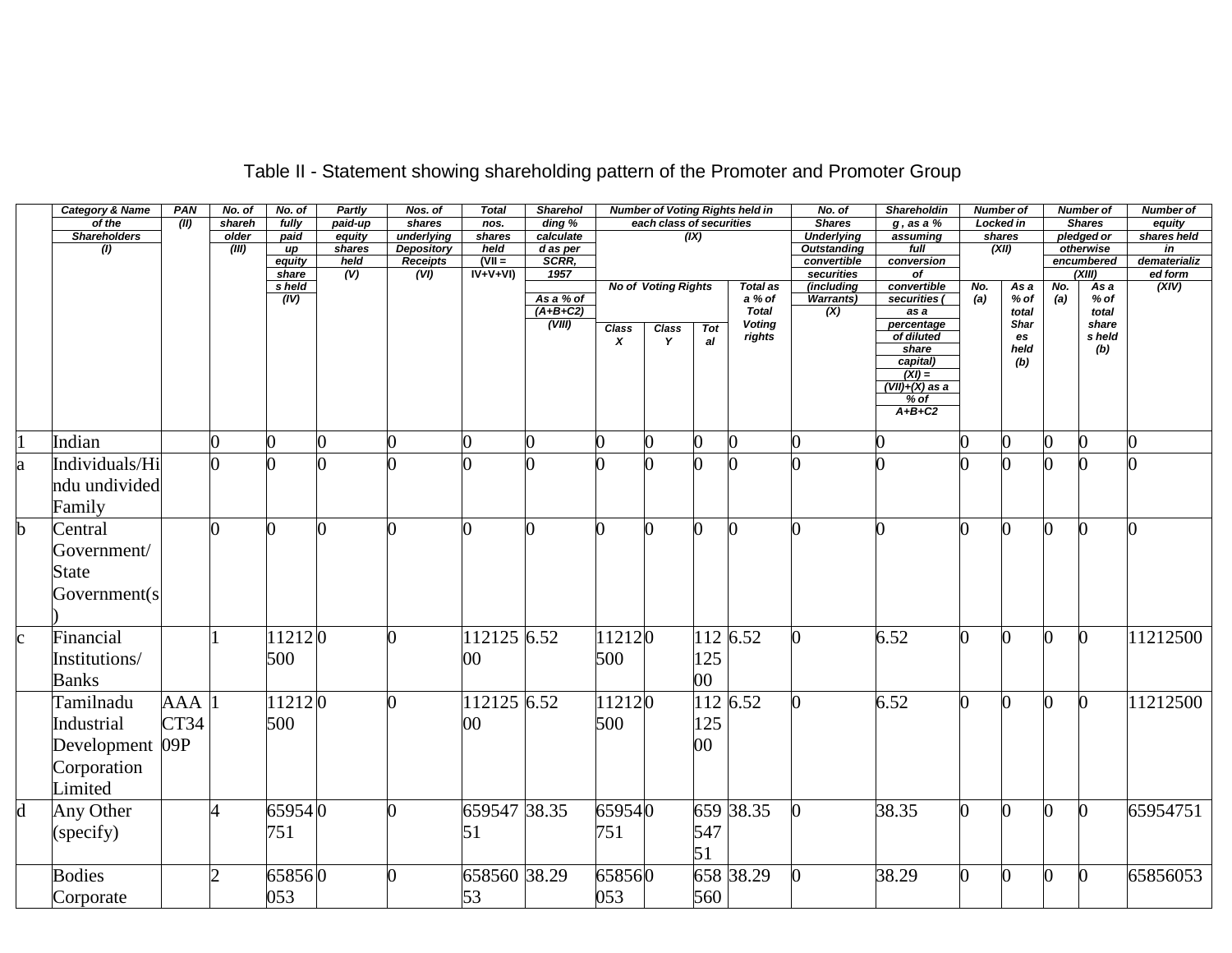|               |                      |                    |                |                |                |                |                |      |        |   | $\overline{53}$ |           |   |                |                |                  |                |                |          |
|---------------|----------------------|--------------------|----------------|----------------|----------------|----------------|----------------|------|--------|---|-----------------|-----------|---|----------------|----------------|------------------|----------------|----------------|----------|
|               | <b>SIDD LIFE</b>     | $AAE$  1           |                | 658460         |                | ∩              | 658460 38.28   |      | 658460 |   |                 | 658 38.28 |   | 38.28          | 0              | $\Omega$         | ∩              | b              | 65846053 |
|               | <b>SCIENCES</b>      | CS92               |                | 053            |                |                | 53             |      | 053    |   | 460             |           |   |                |                |                  |                |                |          |
|               | <b>PRIVATE</b>       | 51J                |                |                |                |                |                |      |        |   | 53              |           |   |                |                |                  |                |                |          |
|               | <b>LIMITED</b>       |                    |                |                |                |                |                |      |        |   |                 |           |   |                |                |                  |                |                |          |
|               | <b>SOUTHERN</b>      | <b>AAA</b>         |                | 10000 0        |                | $\Omega$       | 10000          | 0.01 | 100000 |   |                 | 100 0.01  | 0 | 0.01           | $\overline{0}$ | $\overline{0}$   | b.             | $\mathbf{0}$   | 10000    |
|               | <b>PETROCHE</b>      | CS <sub>46</sub>   |                |                |                |                |                |      |        |   | $00\,$          |           |   |                |                |                  |                |                |          |
|               | <b>MICAL</b>         | 68K                |                |                |                |                |                |      |        |   |                 |           |   |                |                |                  |                |                |          |
|               | <b>INDUSTRIE</b>     |                    |                |                |                |                |                |      |        |   |                 |           |   |                |                |                  |                |                |          |
|               |                      |                    |                |                |                |                |                |      |        |   |                 |           |   |                |                |                  |                |                |          |
|               | CORPORATI            |                    |                |                |                |                |                |      |        |   |                 |           |   |                |                |                  |                |                |          |
|               | ON                   |                    |                |                |                |                |                |      |        |   |                 |           |   |                |                |                  |                |                |          |
|               | <b>LIMITED</b>       |                    |                |                |                |                |                |      |        |   |                 |           |   |                |                |                  |                |                |          |
|               | Director or          |                    |                | 136480         |                | O.             | 13648          | 0.01 | 136480 |   |                 | 136 0.01  | O | 0.01           | O.             | $\overline{0}$   | $\overline{0}$ | $\overline{0}$ | 13648    |
|               | Director's           |                    |                |                |                |                |                |      |        |   | 48              |           |   |                |                |                  |                |                |          |
|               | Relatives            |                    |                |                |                |                |                |      |        |   |                 |           |   |                |                |                  |                |                |          |
|               | <b>ASHWIN</b>        | AAE                |                | 136480         |                | $\overline{0}$ | 13648          | 0.01 | 136480 |   |                 | 136 0.01  | O | 0.01           | $\Omega$       | $\overline{0}$   | $\overline{0}$ | $\mathbf{0}$   | 13648    |
|               | CHIDAMBA PA41        |                    |                |                |                |                |                |      |        |   | 48              |           |   |                |                |                  |                |                |          |
|               | <b>RAM</b>           | 48H                |                |                |                |                |                |      |        |   |                 |           |   |                |                |                  |                |                |          |
|               | <b>MUTHIAH</b>       |                    |                |                |                |                |                |      |        |   |                 |           |   |                |                |                  |                |                |          |
|               | Other                |                    |                | 850500         |                | $\overline{0}$ | 85050          | 0.05 | 850500 |   |                 | 850 0.05  | ∩ | 0.05           | $\overline{0}$ | $\mathbf{0}$     | $\overline{0}$ | $\mathbf{0}$   | 85050    |
|               |                      |                    |                |                |                |                |                |      |        |   | 50              |           |   |                |                |                  |                |                |          |
|               | <b>RANFORD</b>       | $AAD$ <sup>1</sup> |                | 850500         |                | $\overline{0}$ | 85050          | 0.05 | 850500 |   |                 | 850 0.05  |   | 0.05           | $\Omega$       | $\overline{0}$   | O.             | $\overline{0}$ | 85050    |
|               | <b>INVESTMENCR54</b> |                    |                |                |                |                |                |      |        |   | 50              |           |   |                |                |                  |                |                |          |
|               | TS LIMITED 52K       |                    |                |                |                |                |                |      |        |   |                 |           |   |                |                |                  |                |                |          |
|               | Sub-Total            |                    | 5              | 771670         |                | $\overline{0}$ | 771672 44.86   |      | 771670 |   | 771             | 44.86     |   | $\sqrt{44.86}$ | $\overline{0}$ | $\overline{0}$   | $\overline{0}$ | $\overline{0}$ | 77167251 |
|               | (A)(1)               |                    |                | 251            |                |                | 51             |      | 251    |   | 672             |           |   |                |                |                  |                |                |          |
|               |                      |                    |                |                |                |                |                |      |        |   | 51              |           |   |                |                |                  |                |                |          |
| $\frac{2}{a}$ | Foreign              |                    | $\Omega$       | O.             | 0              | 0              | $\overline{0}$ | 0    | 0      |   | 0               |           |   | 0              | 0              | 0                | $\Omega$       | $\bf{0}$       | n.       |
|               | Individuals          |                    | O.             | $\Omega$       | 0              |                | 0              | ∩    | ሰ      |   | $\Omega$        |           |   |                |                | $\overline{0}$   | 0              | $\overline{0}$ |          |
|               | (Non-                |                    |                |                |                |                |                |      |        |   |                 |           |   |                |                |                  |                |                |          |
|               | Resident             |                    |                |                |                |                |                |      |        |   |                 |           |   |                |                |                  |                |                |          |
|               | Individuals/         |                    |                |                |                |                |                |      |        |   |                 |           |   |                |                |                  |                |                |          |
|               | Foreign              |                    |                |                |                |                |                |      |        |   |                 |           |   |                |                |                  |                |                |          |
|               | Individuals)         |                    |                |                |                |                |                |      |        |   |                 |           |   |                |                |                  |                |                |          |
| $rac{b}{c}$   | Government           |                    | $\overline{0}$ | 0              | 0              | 0              | 0              | 0    | 0      |   | 0               |           |   | በ              | 0              | $\boldsymbol{0}$ | $\overline{0}$ | $\bf{0}$       | 0        |
|               | Institutions         |                    | $\overline{0}$ | $\overline{0}$ | $\overline{0}$ | 0              | $\overline{0}$ | 0    | 0      | 0 | $\overline{0}$  |           |   |                | $\Omega$       | $\Omega$         | $\overline{0}$ | $\mathbf{0}$   | 0        |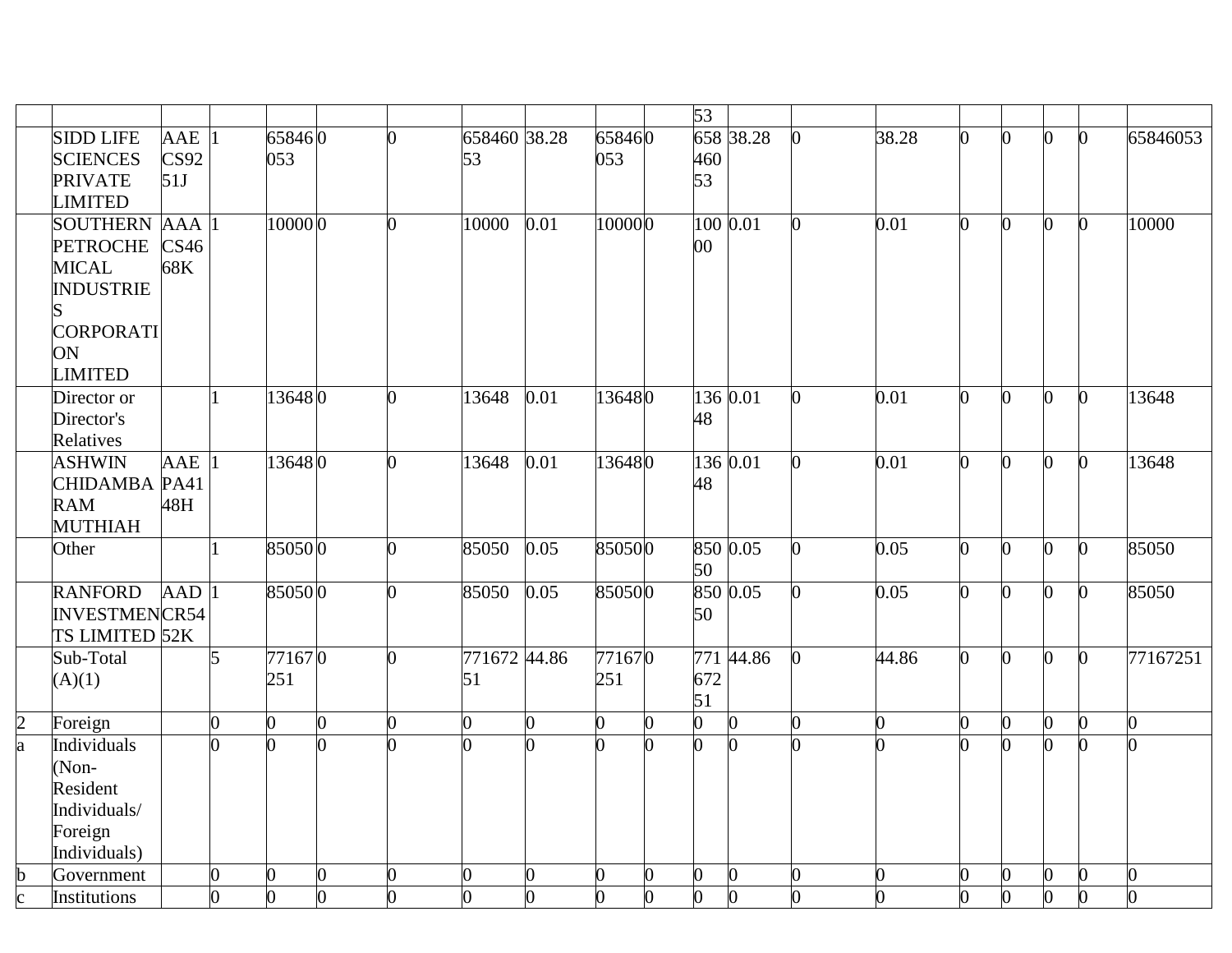| $\mathbf d$ | Foreign         |  |        |  |              |        |     |           |       |  |  |          |
|-------------|-----------------|--|--------|--|--------------|--------|-----|-----------|-------|--|--|----------|
|             | Portfolio       |  |        |  |              |        |     |           |       |  |  |          |
|             | Investor        |  |        |  |              |        |     |           |       |  |  |          |
| e           | Any Other       |  |        |  |              |        |     |           |       |  |  |          |
|             | (specify)       |  |        |  |              |        |     |           |       |  |  |          |
|             | Sub-Total       |  |        |  |              |        |     |           |       |  |  |          |
|             | (A)(2)          |  |        |  |              |        |     |           |       |  |  |          |
|             | Total           |  | 771670 |  | 771672 44.86 | 771670 |     | 771 44.86 | 44.86 |  |  | 77167251 |
|             | Shareholding    |  | 251    |  | 51           | 251    | 672 |           |       |  |  |          |
|             | of Promoter     |  |        |  |              |        | 51  |           |       |  |  |          |
|             | and Promoter    |  |        |  |              |        |     |           |       |  |  |          |
|             | Group $(A)=$    |  |        |  |              |        |     |           |       |  |  |          |
|             | $(A)(1)+(A)(2)$ |  |        |  |              |        |     |           |       |  |  |          |

Table III - Statement showing shareholding pattern of the Public shareholder

|              | <b>Category &amp; Name</b><br>of the<br><b>Shareholders</b><br>$\left( 0\right)$ | <b>PAN</b><br>(II) | Nos. of<br>shareh<br>older<br>(III) | No. of<br>fully<br>paid<br>иp<br>equity<br>share<br>s held<br>(IV) | Partly<br>paid-up<br>equity<br>shares<br>held<br>(V) | Nos. of<br>shares<br>underlying<br>Depository<br><b>Receipts</b><br>(VI) | <b>Total</b><br>nos.<br>shares<br>held<br>$VII =$<br>$IV + V + VI$ | <b>Sharehol</b><br>ding %<br>calculate<br>d as per<br>SCRR.<br>1957<br>As a % of<br>$(A+B+C2)$<br><b>VIII</b> |                                  | each class of securities<br><b>No of Voting Rights</b> | (IX)             | <b>Number of Voting Rights held in</b><br><b>Total as</b><br>a % of<br><b>Total</b> | No. of<br><b>Shares</b><br><b>Underlying</b><br><b>Outstanding</b><br>convertible<br>securities<br>(including<br><b>Warrants)</b><br>(X) | <b>Total</b><br>shareholdin<br>$g$ , as a $%$<br>assuming<br>full<br>conversion<br>of<br>convertible<br>securities | No.<br>(a) | <b>Number of</b><br>Locked in<br>shares<br>(XII)<br>$\overline{Asa}$<br>% of<br>total | No.<br>(No<br>$\mathbf{t}$    | <b>Number of</b><br><b>Shares</b><br>pledged or<br>otherwise<br>encumbered<br>(XIII)<br>$\overline{Asa}$<br>$%$ of<br>total | <b>Number of</b><br>equity<br>shares held<br>in<br>dematerializ<br>ed form<br>(XIV) |
|--------------|----------------------------------------------------------------------------------|--------------------|-------------------------------------|--------------------------------------------------------------------|------------------------------------------------------|--------------------------------------------------------------------------|--------------------------------------------------------------------|---------------------------------------------------------------------------------------------------------------|----------------------------------|--------------------------------------------------------|------------------|-------------------------------------------------------------------------------------|------------------------------------------------------------------------------------------------------------------------------------------|--------------------------------------------------------------------------------------------------------------------|------------|---------------------------------------------------------------------------------------|-------------------------------|-----------------------------------------------------------------------------------------------------------------------------|-------------------------------------------------------------------------------------|
|              |                                                                                  |                    |                                     |                                                                    |                                                      |                                                                          |                                                                    |                                                                                                               | <b>Class</b><br>$\boldsymbol{x}$ | <b>Class</b>                                           | <b>Tot</b><br>al | <b>Voting</b><br>rights                                                             |                                                                                                                                          | (as a<br>percentage<br>of diluted<br>share<br>capital)<br>(XI)                                                     |            | <b>Shar</b><br>es<br>held<br>(b)                                                      | aр<br>pli<br>ca<br>ble<br>(a) | share<br>s held<br>(Not)<br>applic<br>able)<br>(b)                                                                          |                                                                                     |
|              | Institutions                                                                     |                    |                                     |                                                                    |                                                      |                                                                          |                                                                    |                                                                                                               |                                  |                                                        |                  |                                                                                     |                                                                                                                                          |                                                                                                                    |            |                                                                                       |                               |                                                                                                                             |                                                                                     |
| a            | Mutual<br>Funds/                                                                 |                    |                                     | 183750                                                             |                                                      |                                                                          | 183750 0.11                                                        |                                                                                                               | 183750                           |                                                        | 183 0.11<br>750  |                                                                                     |                                                                                                                                          | 0.11                                                                                                               |            |                                                                                       |                               |                                                                                                                             | 17850                                                                               |
| b            | Venture<br>Capital Funds                                                         |                    |                                     |                                                                    |                                                      |                                                                          |                                                                    |                                                                                                               |                                  |                                                        |                  |                                                                                     |                                                                                                                                          |                                                                                                                    |            |                                                                                       |                               |                                                                                                                             |                                                                                     |
| $\mathbf{c}$ | Alternate<br>Investment<br>Funds                                                 |                    |                                     |                                                                    |                                                      |                                                                          |                                                                    |                                                                                                               |                                  |                                                        |                  |                                                                                     |                                                                                                                                          |                                                                                                                    |            |                                                                                       |                               |                                                                                                                             |                                                                                     |
| d            | Foreign<br>Venture<br>Capital<br>Investors                                       |                    |                                     |                                                                    |                                                      |                                                                          |                                                                    |                                                                                                               |                                  |                                                        |                  |                                                                                     |                                                                                                                                          |                                                                                                                    |            |                                                                                       |                               |                                                                                                                             |                                                                                     |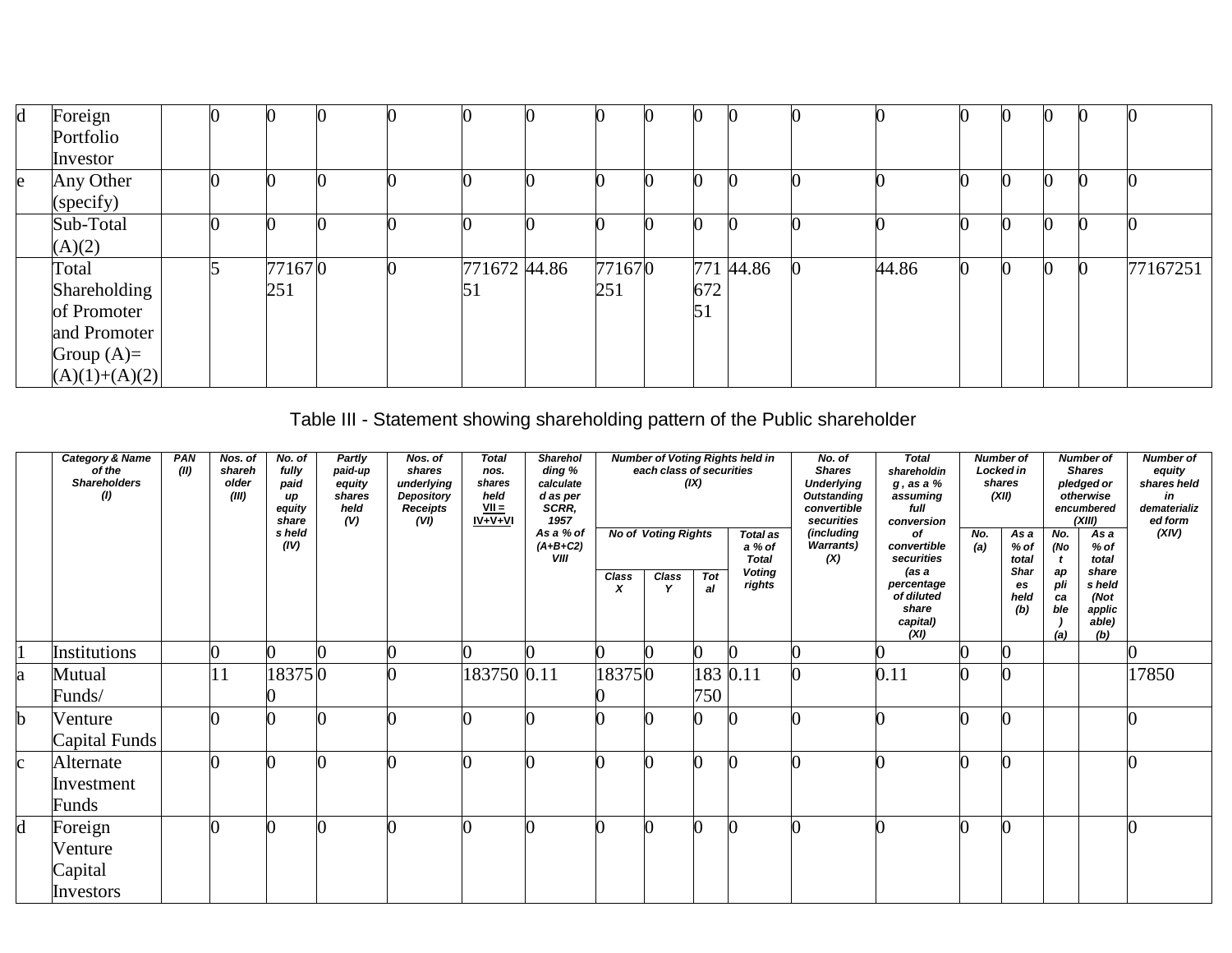| $\mathsf{e}$    | Foreign         | $\overline{0}$ | $\overline{0}$ |   | $\overline{0}$ | 0              | 0              | 0              | $\bf{0}$ | $\mathbf{0}$   | $\mathbf{0}$ | ∩              | 0              | $\overline{0}$ | $\overline{0}$ |
|-----------------|-----------------|----------------|----------------|---|----------------|----------------|----------------|----------------|----------|----------------|--------------|----------------|----------------|----------------|----------------|
|                 | Portfolio       |                |                |   |                |                |                |                |          |                |              |                |                |                |                |
|                 | Investors       |                |                |   |                |                |                |                |          |                |              |                |                |                |                |
| f               | Financial       | 13             | 447220         |   | $\overline{0}$ | 447221 0.26    |                | 447220         |          |                | 447 0.26     | 0.26           | $\overline{0}$ | $\overline{0}$ | 430271         |
|                 | Institutions/   |                |                |   |                |                |                |                |          | 221            |              |                |                |                |                |
|                 | <b>Banks</b>    |                |                |   |                |                |                |                |          |                |              |                |                |                |                |
| g               | Insurance       | $\overline{0}$ | $\Omega$       | ∩ | $\Omega$       | 0              | $\overline{0}$ | 0              | 0        | $\Omega$       | $\mathbf{0}$ | 0              | $\overline{0}$ | $\overline{0}$ | $\overline{0}$ |
|                 | Companies       |                |                |   |                |                |                |                |          |                |              |                |                |                |                |
| $\mathbf h$     | Provident       | $\overline{0}$ | $\overline{0}$ |   | 0              | 0              | O              | O.             | n        | $\overline{0}$ | $\Omega$     |                | 0              | 0              | $\overline{0}$ |
|                 | Funds/          |                |                |   |                |                |                |                |          |                |              |                |                |                |                |
|                 | Pension         |                |                |   |                |                |                |                |          |                |              |                |                |                |                |
|                 | Funds           |                |                |   |                |                |                |                |          |                |              |                |                |                |                |
|                 | Any Other       | $\Omega$       | 0              |   | 0              | 0              | ∩              | O.             | 0        | $\overline{0}$ | O.           | ∩              | 0              | $\Omega$       | $\overline{0}$ |
|                 | (specify)       |                |                |   |                |                |                |                |          |                |              |                |                |                |                |
|                 | Sub-Total       | 24             | 630970         |   | $\overline{0}$ | 630971 0.37    |                | 630970         |          |                | 630 0.37     | 0.37           | $\overline{0}$ | $\overline{0}$ | 448121         |
|                 | (B)(1)          |                |                |   |                |                |                |                |          | 971            |              |                |                |                |                |
| $\overline{2}$  | Central         | $\overline{0}$ | $\overline{0}$ | 0 | $\overline{0}$ | $\overline{0}$ |                | $\overline{0}$ | ∩        | $\Omega$       | $\Omega$     | ∩              | 0              | $\overline{0}$ | $\overline{0}$ |
|                 | Government/     |                |                |   |                |                |                |                |          |                |              |                |                |                |                |
|                 | <b>State</b>    |                |                |   |                |                |                |                |          |                |              |                |                |                |                |
|                 | Government(s    |                |                |   |                |                |                |                |          |                |              |                |                |                |                |
|                 | )/ President of |                |                |   |                |                |                |                |          |                |              |                |                |                |                |
|                 | India           |                |                |   |                |                |                |                |          |                |              |                |                |                |                |
|                 | Sub-Total       | $\overline{0}$ | 0              |   | $\overline{0}$ | 0              | O.             | ∩              | O        | $\overline{0}$ | $\Omega$     | ∩              | 0              | $\overline{0}$ | $\overline{0}$ |
|                 | (B)(2)          |                |                |   |                |                |                |                |          |                |              |                |                |                |                |
| $\overline{3}$  | Non-            | $\overline{0}$ | 0              |   | 0              | 0              |                | ∩              | 0        | $\overline{0}$ | 0            | ∩              | 0              | $\bf{0}$       | $\overline{0}$ |
|                 | institutions    |                |                |   |                |                |                |                |          |                |              |                |                |                |                |
| a               | Individuals -   | 98147 71853 0  |                |   | 0              | 718537 41.77   |                | 718530         |          |                | 718 41.77    | $\sqrt{41.77}$ | $\overline{0}$ | $\overline{0}$ | 64667864       |
|                 |                 |                | 785            |   |                | 85             |                | 785            |          | 537            |              |                |                |                |                |
|                 |                 |                |                |   |                |                |                |                |          | 85             |              |                |                |                |                |
|                 | Individual      | 98032 607210   |                |   | 0              | 607213 35.3    |                | 607210         |          | 607            | 35.3         | 35.3           | $\overline{0}$ | $\overline{0}$ | 53610318       |
|                 | shareholders    |                | 329            |   |                | 29             |                | 329            |          | 213            |              |                |                |                |                |
|                 | holding         |                |                |   |                |                |                |                |          | 29             |              |                |                |                |                |
|                 | nominal share   |                |                |   |                |                |                |                |          |                |              |                |                |                |                |
|                 | capital up to   |                |                |   |                |                |                |                |          |                |              |                |                |                |                |
|                 | Rs. 2 lakhs.    |                |                |   |                |                |                |                |          |                |              |                |                |                |                |
| $\overline{ii}$ | Individual      | 115            | 111320         |   | 0              | 111324 6.47    |                | 111320         |          | 111            | 6.47         | 6.47           | $\overline{0}$ | $\overline{0}$ | 11057546       |
|                 | shareholders    |                | 456            |   |                | 56             |                | 456            |          | 324            |              |                |                |                |                |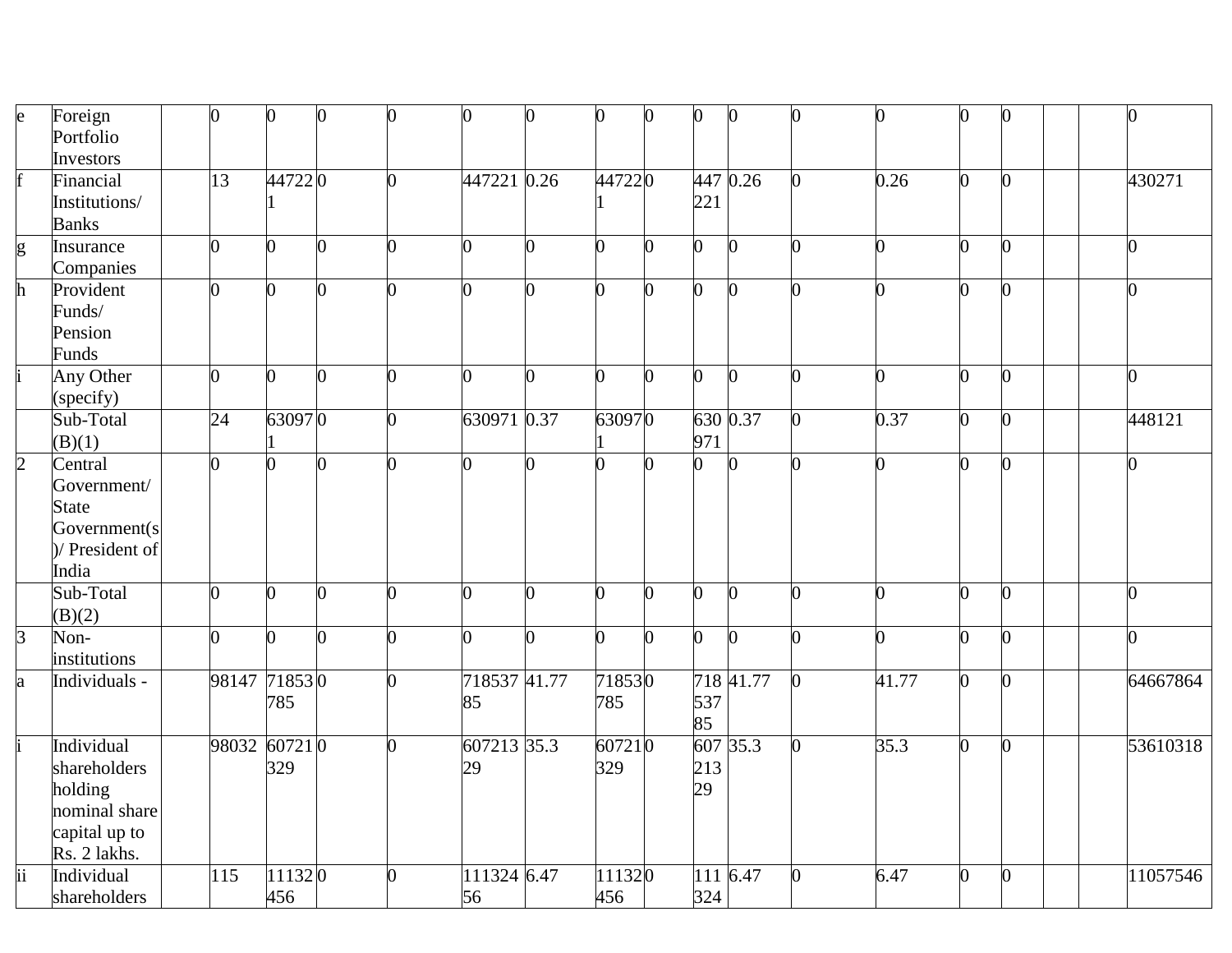|                         | holding        |             |          |          |                |                |                |                |          |    | $\overline{56}$ |           |   |          |                |                |                |          |
|-------------------------|----------------|-------------|----------|----------|----------------|----------------|----------------|----------------|----------|----|-----------------|-----------|---|----------|----------------|----------------|----------------|----------|
|                         | nominal share  |             |          |          |                |                |                |                |          |    |                 |           |   |          |                |                |                |          |
|                         | capital in     |             |          |          |                |                |                |                |          |    |                 |           |   |          |                |                |                |          |
|                         | excess of Rs.  |             |          |          |                |                |                |                |          |    |                 |           |   |          |                |                |                |          |
|                         | 2 lakhs.       |             |          |          |                |                |                |                |          |    |                 |           |   |          |                |                |                |          |
| $\mathbf b$             | <b>NBFCs</b>   |             | 0        | 0        | $\overline{0}$ | 0              | $\overline{0}$ | $\overline{0}$ | 0        | O. | $\Omega$        | $\Omega$  | 0 | O.       | 0              | 0              | 0              |          |
|                         | registered     |             |          |          |                |                |                |                |          |    |                 |           |   |          |                |                |                |          |
|                         | with RBI       |             |          |          |                |                |                |                |          |    |                 |           |   |          |                |                |                |          |
| $\mathbf{c}$            | Employee       |             | 0        | ሰ        | 0              | 0              | 0              | 0              | ∩        | ሰ  | O               |           |   |          | O.             |                | O              |          |
|                         | <b>Trusts</b>  |             |          |          |                |                |                |                |          |    |                 |           |   |          |                |                |                |          |
| $\overline{\mathsf{d}}$ | Overseas       |             | $\Omega$ | $\Omega$ | 0              | 0              | $\Omega$       | 0              | $\Omega$ | ∩  | $\overline{0}$  |           | O | ∩        | 0              |                | $\overline{0}$ |          |
|                         | Depositories   |             |          |          |                |                |                |                |          |    |                 |           |   |          |                |                |                |          |
|                         | (holding DRs)  |             |          |          |                |                |                |                |          |    |                 |           |   |          |                |                |                |          |
|                         | (balancing     |             |          |          |                |                |                |                |          |    |                 |           |   |          |                |                |                |          |
|                         | figure)        |             |          |          |                |                |                |                |          |    |                 |           |   |          |                |                |                |          |
| $\mathbf{e}$            | Any Other      |             | 4564     | 223470   |                | 0              | 223472 12.99   |                | 223470   |    |                 | 223 12.99 |   | 12.99    | $\overline{0}$ | $\overline{0}$ |                | 21841707 |
|                         | (specify)      |             |          | 222      |                |                | 22             |                | 222      |    | 472             |           |   |          |                |                |                |          |
|                         |                |             |          |          |                |                |                |                |          |    | 22              |           |   |          |                |                |                |          |
|                         | <b>Bodies</b>  |             | 552      | 670920   |                | 0              | 670923 3.9     |                | 670920   |    | 670 3.9         |           | n | 3.9      | 0              | $\overline{0}$ |                | 6529830  |
|                         | Corporate      |             |          | 30       |                |                |                |                | 30       |    | 923             |           |   |          |                |                |                |          |
|                         |                |             |          |          |                |                |                |                |          |    | 0               |           |   |          |                |                |                |          |
|                         | Mercantile     | <b>AAIC</b> |          | 249780   |                | 0              | 249781 1.45    |                | 249780   |    |                 | 249 1.45  |   | 1.45     | $\overline{0}$ | 0              |                | 2497810  |
|                         | Ventures       | M609        |          | 10       |                |                |                |                | 10       |    | 781             |           |   |          |                |                |                |          |
|                         | Limited        | 5N          |          |          |                |                |                |                |          |    |                 |           |   |          |                |                |                |          |
|                         | Clearing       |             | 138      | 870190   |                | 0              | 870198 0.51    |                | 870190   |    |                 | 870 0.51  |   | 0.51     | $\overline{0}$ | N              |                | 870198   |
|                         | <b>Members</b> |             |          |          |                |                |                |                |          |    | 198             |           |   |          |                |                |                |          |
|                         | <b>HUF</b>     |             | 1816     | 383770   |                | 0              | 383773 2.23    |                | 383770   |    |                 | 383 2.23  |   | 2.23     | 0              | 0              |                | 3837716  |
|                         |                |             |          | 31       |                |                |                |                | 31       |    | 773             |           |   |          |                |                |                |          |
|                         |                |             |          |          |                |                |                |                |          |    |                 |           |   |          |                |                |                |          |
|                         | <b>IEPF</b>    |             |          | 645160   |                | $\overline{0}$ | 645164 3.75    |                | 645160   |    |                 | 645 3.75  |   | 3.75     | 0              | 0              |                | 6451646  |
|                         |                |             |          | 46       |                |                | 6              |                | 46       |    | 164             |           |   |          |                |                |                |          |
|                         |                |             |          |          |                |                |                |                |          |    | 6               |           |   |          |                |                |                |          |
|                         | Non-Resident   |             | 2052     | 428730   |                | 0              | 428733 2.49    |                | 428730   |    |                 | 428 2.49  |   | 2.49     | 0              | $\overline{0}$ |                | 3961238  |
|                         | Indian (NRI)   |             |          | 38       |                |                | 8              |                | 38       |    | 733             |           |   |          |                |                |                |          |
|                         |                |             |          |          |                |                |                |                |          |    | 8               |           |   |          |                |                |                |          |
|                         | <b>Trusts</b>  |             | 4        | 1540     | $\Omega$       | 0              | 1540           | 0              | 1540     |    | 154 0           |           | ∩ | $\Omega$ | 0              | 0              |                | 1540     |
|                         |                |             |          |          |                |                |                |                |          |    | 0               |           |   |          |                |                |                |          |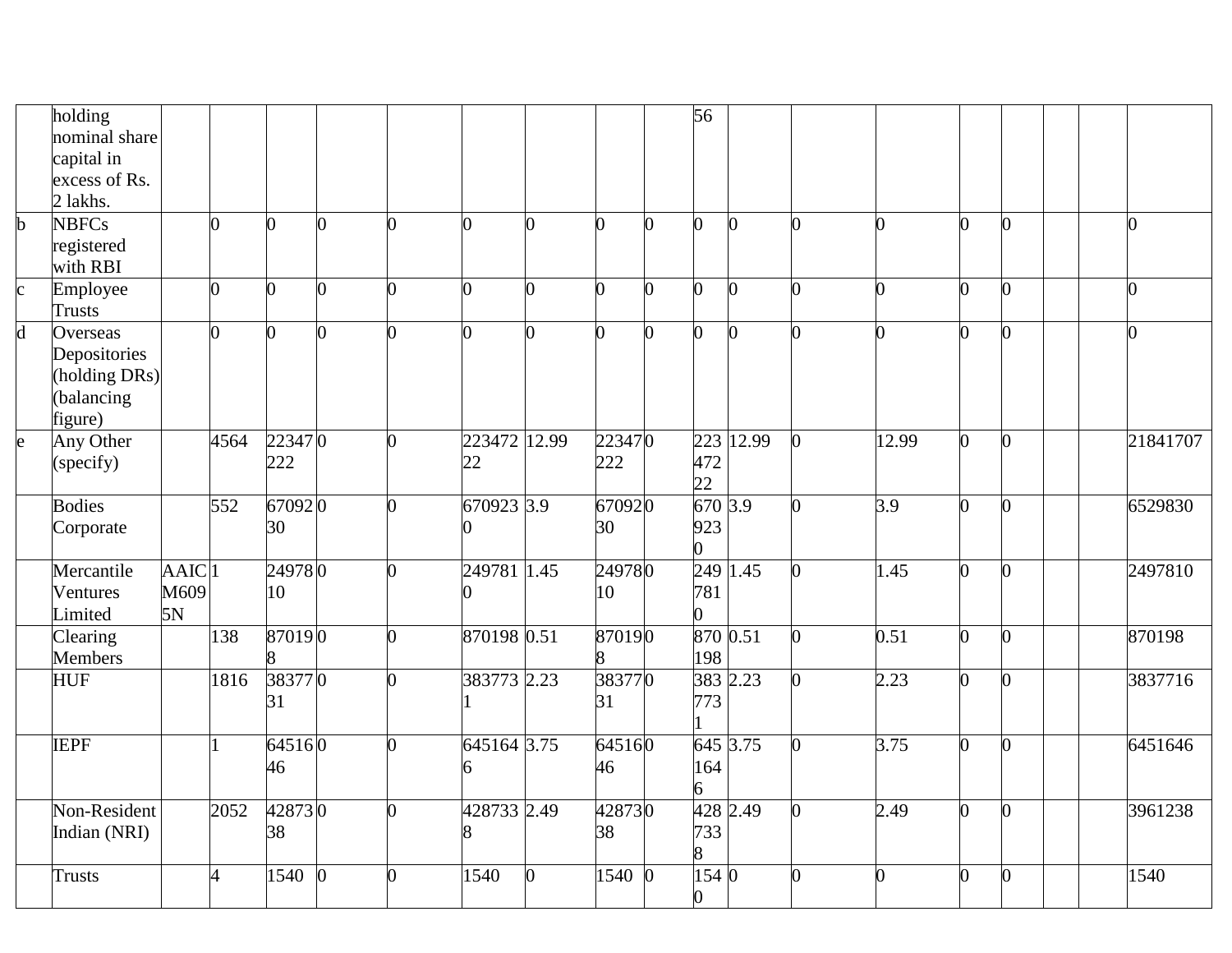| Unclaimed or    |               | 189530 |  | 189539 0.11  | 189530 | 189 0.11 |           | 0.11  |  | 189539   |
|-----------------|---------------|--------|--|--------------|--------|----------|-----------|-------|--|----------|
| Suspense or     |               |        |  |              |        | 539      |           |       |  |          |
| Escrow          |               |        |  |              |        |          |           |       |  |          |
| Account         |               |        |  |              |        |          |           |       |  |          |
| Sub-Total       | 10271 94201 0 |        |  | 942010 54.77 | 942010 |          | 942 54.77 | 54.77 |  | 86509571 |
| (B)(3)          |               | 007    |  | 07           | 007    | 010      |           |       |  |          |
|                 |               |        |  |              |        | ገ7       |           |       |  |          |
| Total Public    | 10273 94831 0 |        |  | 948319 55.14 | 948310 |          | 948 55.14 | 55.14 |  | 86957692 |
| Shareholding    |               | 978    |  | 78           | 978    | 319      |           |       |  |          |
| $(B)=$          |               |        |  |              |        | 78       |           |       |  |          |
| $(B)(1)+(B)(2)$ |               |        |  |              |        |          |           |       |  |          |
| $+(B)(3)$       |               |        |  |              |        |          |           |       |  |          |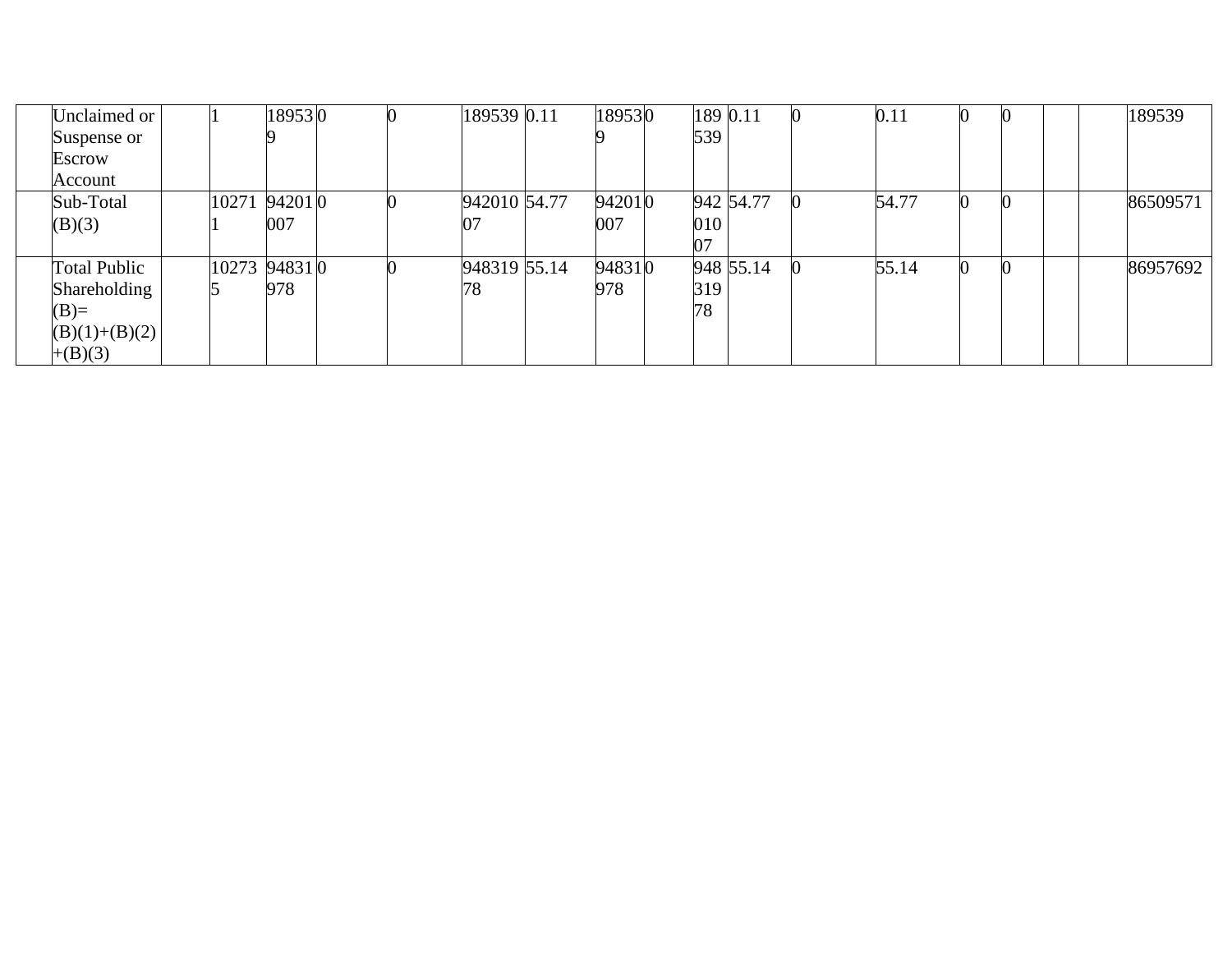|                | <b>Category &amp; Name</b> | PAN  | No. of | No. of          | <b>Partly</b> | Nos. of           | Total no. | <b>Sharehol</b>     |       |                            |      | <b>Number of Voting Rights held in</b> | No. of                   | <b>Total</b>     |     | <b>Number of</b> |     | <b>Number of</b> | <b>Number of</b> |
|----------------|----------------------------|------|--------|-----------------|---------------|-------------------|-----------|---------------------|-------|----------------------------|------|----------------------------------------|--------------------------|------------------|-----|------------------|-----|------------------|------------------|
|                | of the                     | (II) | shareh | fully           | paid-up       | shares            | shares    | $\overline{ding}$ % |       | each class of securities   |      |                                        | <b>Shares</b>            | shareholdin      |     | <b>Locked in</b> |     | <b>Shares</b>    | equity           |
|                | <b>Shareholders</b>        |      | older  | paid            | equity        | underlying        | held      | calculate           |       |                            | (IX) |                                        | <b>Underlying</b>        | $g$ , as a %     |     | shares           |     | pledged or       | shares held      |
|                | $\left( l\right)$          |      | (III)  | up              | shares        | <b>Depository</b> | $(VII =$  | d as per            |       |                            |      |                                        | <b>Outstanding</b>       | assuming         |     | (XII)            |     | otherwise        | in               |
|                |                            |      |        | equity          | held          | <b>Receipts</b>   | $IV+V+VI$ | SCRR,               |       |                            |      |                                        | convertible              | full             |     |                  |     | encumbered       | dematerializ     |
|                |                            |      |        | share<br>s held | (V)           | (VI)              |           | 1957<br>As a % of   |       | <b>No of Voting Rights</b> |      | <b>Total as</b>                        | securities<br>(including | conversion<br>of | No. | As a             | No. | (XIII)           | ed form<br>(XIV) |
|                |                            |      |        | (IV)            |               |                   |           | $(A+B+C2)$          |       |                            |      | a % of                                 | <b>Warrants</b> )        | convertible      |     | % of             | (No | As a<br>% of     | (Not)            |
|                |                            |      |        |                 |               |                   |           | (VIII)              |       |                            |      | <b>Total</b>                           | (X)                      | securities (     |     | total            | t   | total            | Applicable)      |
|                |                            |      |        |                 |               |                   |           |                     | Class | <b>Class</b>               | Tot  | <b>Voting</b>                          |                          | as a             |     | <b>Shar</b>      | ap  | share            |                  |
|                |                            |      |        |                 |               |                   |           |                     | x     | Y                          | al   | rights                                 |                          | percentage       |     | es               | pli | s held           |                  |
|                |                            |      |        |                 |               |                   |           |                     |       |                            |      |                                        |                          | of diluted       |     | held             | ca  | (Not             |                  |
|                |                            |      |        |                 |               |                   |           |                     |       |                            |      |                                        |                          | share            |     |                  | ble | applic           |                  |
|                |                            |      |        |                 |               |                   |           |                     |       |                            |      |                                        |                          | capital)         |     |                  |     | able)            |                  |
|                |                            |      |        |                 |               |                   |           |                     |       |                            |      |                                        |                          | (XI)             |     |                  |     |                  |                  |
|                | Custodian/DR               |      |        |                 |               |                   |           |                     |       |                            |      |                                        |                          |                  |     | O                |     |                  |                  |
|                | Holder                     |      |        |                 |               |                   |           |                     |       |                            |      |                                        |                          |                  |     |                  |     |                  |                  |
|                |                            |      |        |                 |               |                   |           |                     |       |                            |      |                                        |                          |                  |     |                  |     |                  |                  |
| $\overline{2}$ | Employee                   |      |        |                 |               |                   |           |                     |       |                            |      |                                        |                          |                  |     |                  |     |                  |                  |
|                | <b>Benefit Trust</b>       |      |        |                 |               |                   |           |                     |       |                            |      |                                        |                          |                  |     |                  |     |                  |                  |
|                |                            |      |        |                 |               |                   |           |                     |       |                            |      |                                        |                          |                  |     |                  |     |                  |                  |
|                | under SEBI                 |      |        |                 |               |                   |           |                     |       |                            |      |                                        |                          |                  |     |                  |     |                  |                  |
|                | Share based                |      |        |                 |               |                   |           |                     |       |                            |      |                                        |                          |                  |     |                  |     |                  |                  |
|                |                            |      |        |                 |               |                   |           |                     |       |                            |      |                                        |                          |                  |     |                  |     |                  |                  |
|                | Employee                   |      |        |                 |               |                   |           |                     |       |                            |      |                                        |                          |                  |     |                  |     |                  |                  |
|                | Benefit)                   |      |        |                 |               |                   |           |                     |       |                            |      |                                        |                          |                  |     |                  |     |                  |                  |
|                | Regulations,               |      |        |                 |               |                   |           |                     |       |                            |      |                                        |                          |                  |     |                  |     |                  |                  |
|                |                            |      |        |                 |               |                   |           |                     |       |                            |      |                                        |                          |                  |     |                  |     |                  |                  |
|                | 2014)                      |      |        |                 |               |                   |           |                     |       |                            |      |                                        |                          |                  |     |                  |     |                  |                  |
|                | Total Non-                 |      |        |                 |               |                   |           |                     |       |                            |      |                                        |                          |                  |     | $\Omega$         |     |                  |                  |
|                | Promoter-                  |      |        |                 |               |                   |           |                     |       |                            |      |                                        |                          |                  |     |                  |     |                  |                  |
|                |                            |      |        |                 |               |                   |           |                     |       |                            |      |                                        |                          |                  |     |                  |     |                  |                  |
|                | Non Public                 |      |        |                 |               |                   |           |                     |       |                            |      |                                        |                          |                  |     |                  |     |                  |                  |
|                | <b>Shareholding</b>        |      |        |                 |               |                   |           |                     |       |                            |      |                                        |                          |                  |     |                  |     |                  |                  |
|                | $(C)=$                     |      |        |                 |               |                   |           |                     |       |                            |      |                                        |                          |                  |     |                  |     |                  |                  |
|                |                            |      |        |                 |               |                   |           |                     |       |                            |      |                                        |                          |                  |     |                  |     |                  |                  |
|                | $(C)(1)+(C)(2)$            |      |        |                 |               |                   |           |                     |       |                            |      |                                        |                          |                  |     |                  |     |                  |                  |

## Table IV - Statement showing shareholding pattern of the Non Promoter- Non Public shareholder

Table II- Unclaim Details

|                                                | Details of Shares which remain unclaimed may be given here along with details such as number of shareholders, |  |  |  |  |  |  |  |  |
|------------------------------------------------|---------------------------------------------------------------------------------------------------------------|--|--|--|--|--|--|--|--|
|                                                | outstanding shares held in demat/unclaimed suspense account, voting rights which are frozen etc.              |  |  |  |  |  |  |  |  |
| No of share held<br><b>No. of shareholders</b> |                                                                                                               |  |  |  |  |  |  |  |  |